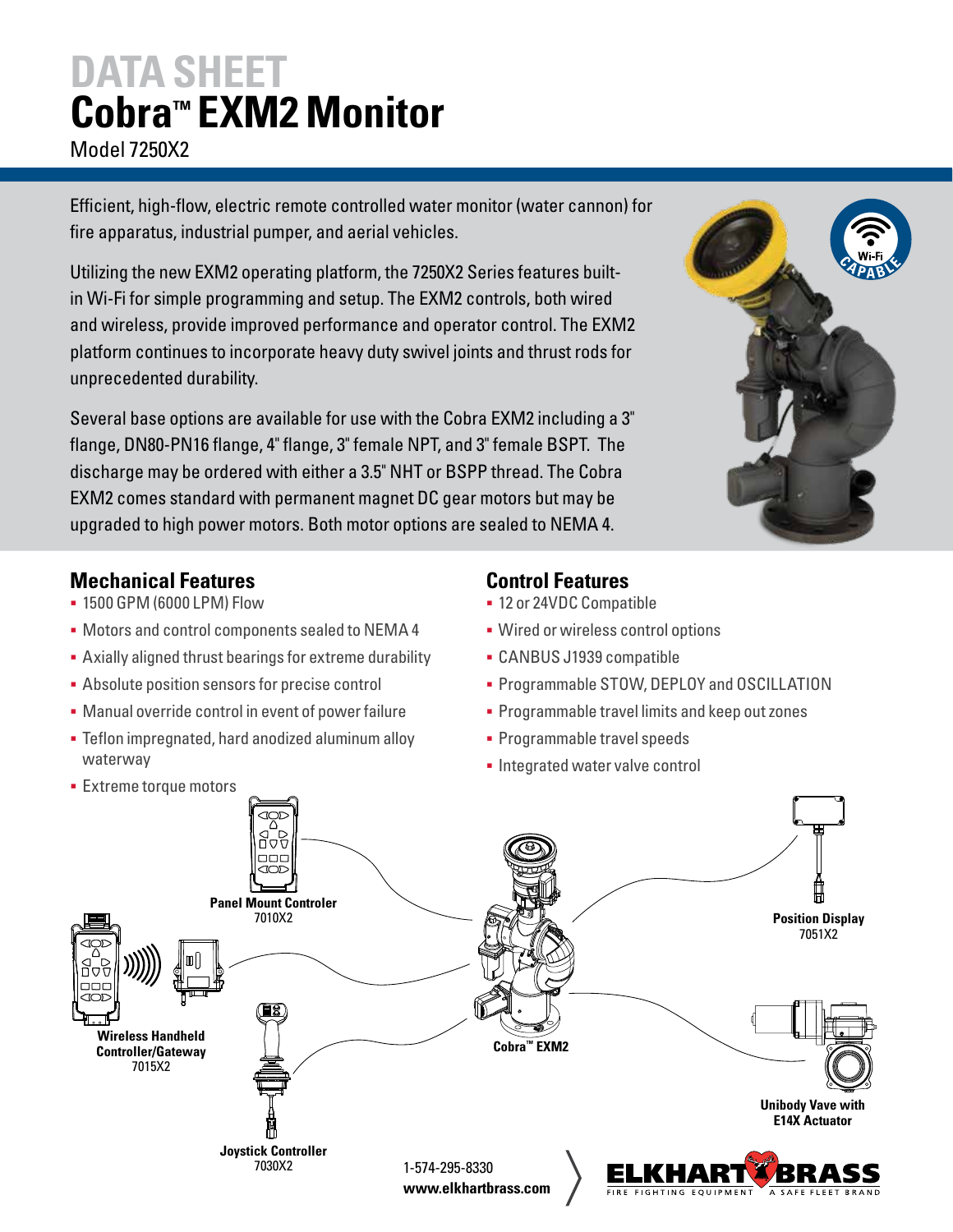## **DATA SHEET Cobra EXM2 Monitor**

| <b>Specifications</b>   |                                                                                   |
|-------------------------|-----------------------------------------------------------------------------------|
| Model:                  | 7250X2SD/7250HDX2                                                                 |
| <b>Max Flow:</b>        | 1500 GPM (6000 LPM)                                                               |
| <b>Max Pressure:</b>    | 500 PSI (34.5 bar) Limited Duty                                                   |
| Inlet:                  | 3"-150# Flg, 4"-150# Flg, 3" NPT, 3" BSPT, & DN80-PN16"                           |
| Outlet:                 | 3.5" Male NHT & BSPP                                                              |
| Travel:                 | Vertical: -45° to +120° (165°) w/ Extended Travel Horizontal: L175 to R175 (350°) |
| <b>Voltage:</b>         | 12 or 24 VDC compatible                                                           |
| <b>Control:</b>         | CANbus J1939                                                                      |
| <b>Communication:</b>   | 915 MHz RF - FCC & IC<br>868 MHz RF - CE                                          |
| <b>Material/Finish:</b> | Teflon impregnated, hard anodized Elk-O-Lite®                                     |
| <b>Swing Radius:</b>    | 6" (152mm) 180°, 8" (203mm) 360°                                                  |
| <b>Stow Height:</b>     | 16" (406mm)                                                                       |
| Weight:                 | 32 lbs (14.5 kg)                                                                  |